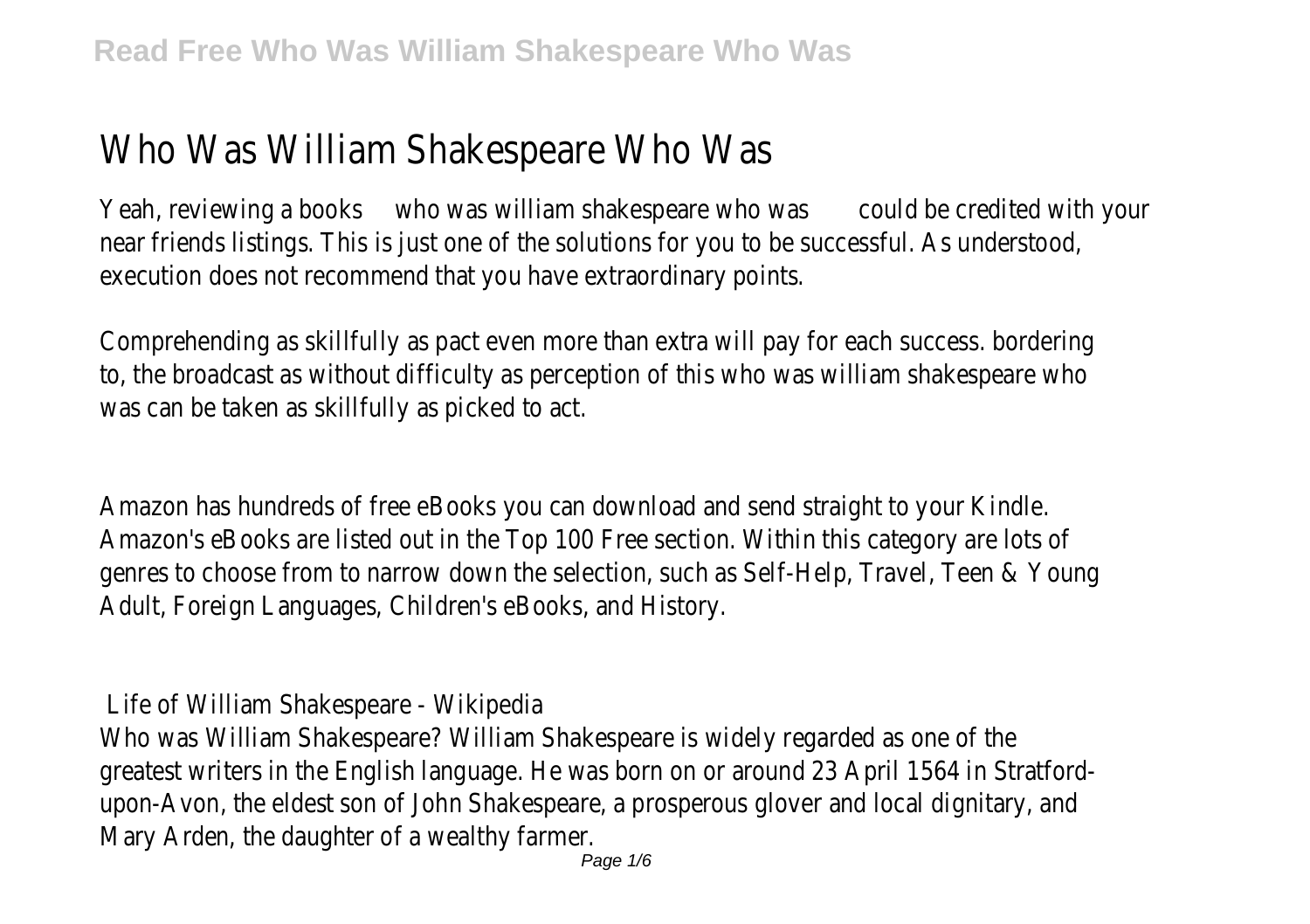William Shakespeare: 20 Facts, 37 Plays, 375 Poems, 100 ...

William Shakespeare lived over 450 years ago, but his name, plays and poetry are still known all over the world today. Students learn about him at school and at university.

William Shakespeare Biography

William Shakespeare was an actor, playwright, poet, and theatre entrepreneur in London during the late Elizabethan and early Jacobean eras. He was baptised on 26 April 1564 in Stratford-upon-Avon in Warwickshire, England, in the Holy Trinity Church. At the age of 18 he married Anne Hathaway with whom he had three children.

Who Was William Shakespeare Who

Mary Arden (mother) Signature. William Shakespeare ( bapt. 26 April 1564 – 23 April 1616) was an English playwright, poet, and actor, widely regarded as the greatest writer in the English language and the world's greatest dramatist. He is often called England's national poet and the "Bard of Avon" (or simply "the Bard").

William Shakespeare - The British Library

William Shakespeare was an English poet and playwright who is considered one of the greatest writers to ever use the English language. He is also the most famous playwright in the world, with his plays being translated in over 50 languages and performed across the globe for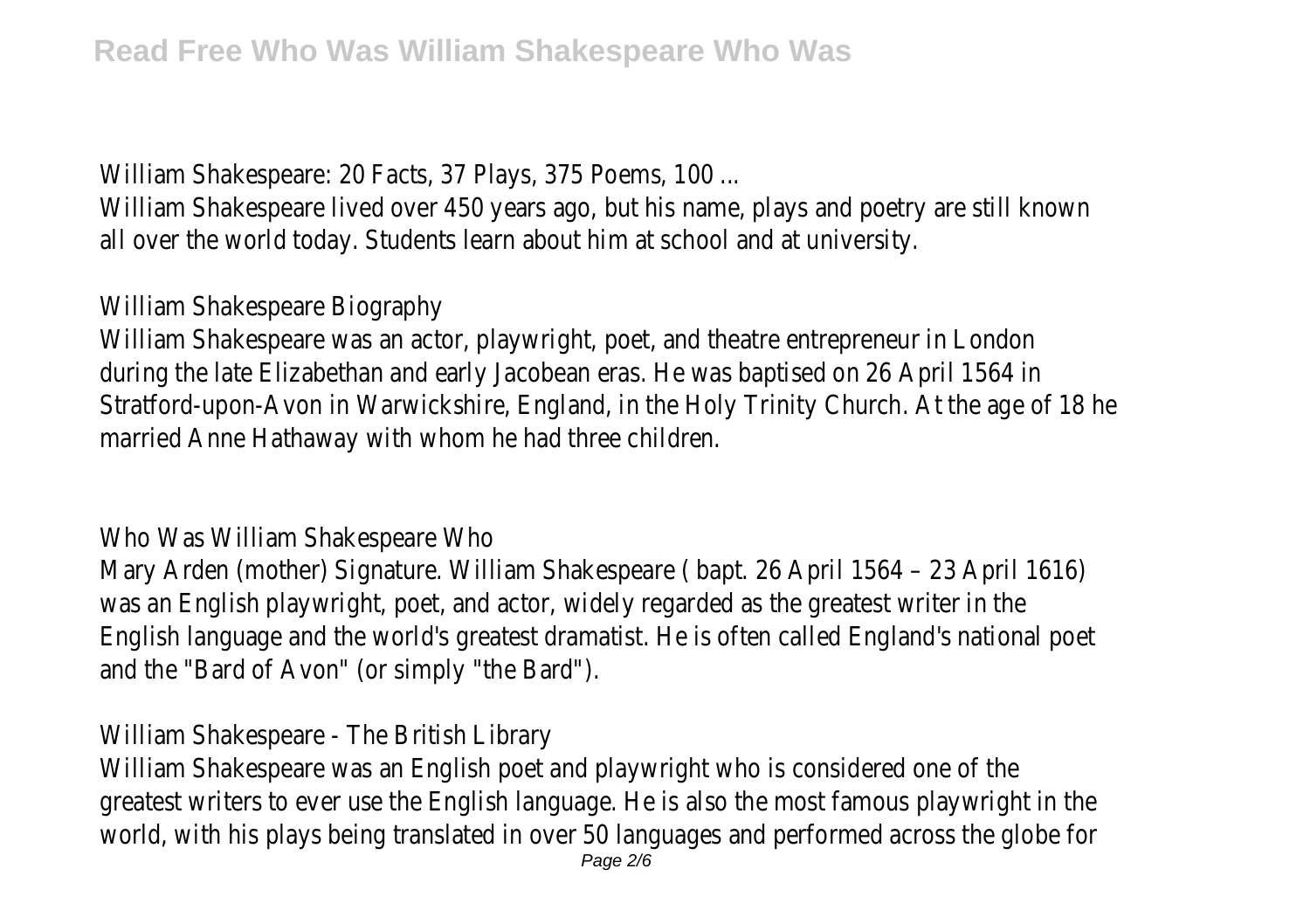audiences of all ages.

William Shakespeare – Wikipedie William Shakespeare was born in Stratford-upon-Avon in Warwickshire and was baptised a few days later on 26 April 1564. His father, John Shakespeare, was a glove maker and wool merchant and his

William Shakespeare | Facts, Life, & Plays | Britannica William Shakespeare was an English poet, playwright and actor of the Renaissance era. He was an important member of the King's Men company of theatrical players from roughly 1594 onward.

About William Shakespeare | Academy of American Poets William Shakespeare se narodil a vyr?stal v m?ste?ku Stratford nad Avonou.Byl synem Johna Shakespeara, úsp?šného rukavi?ká?e a pozd?ji i radního m?sta Stratfordu, pocházejícího ze Snitterfieldu, a Mary Ardenové, dcery bohatého velkostatká?e. Ve Stratfordu bydlela rodina v ulici Henley Street. Shakespeare byl pok?t?n 26. dubna 1564.

William Shakespeare - Plays, Quotes & Poems - Biography William Shakespeare (1564-1616), considered the greatest English-speaking writer in history and England's national poet, has had more theatrical works performed than any other playwright.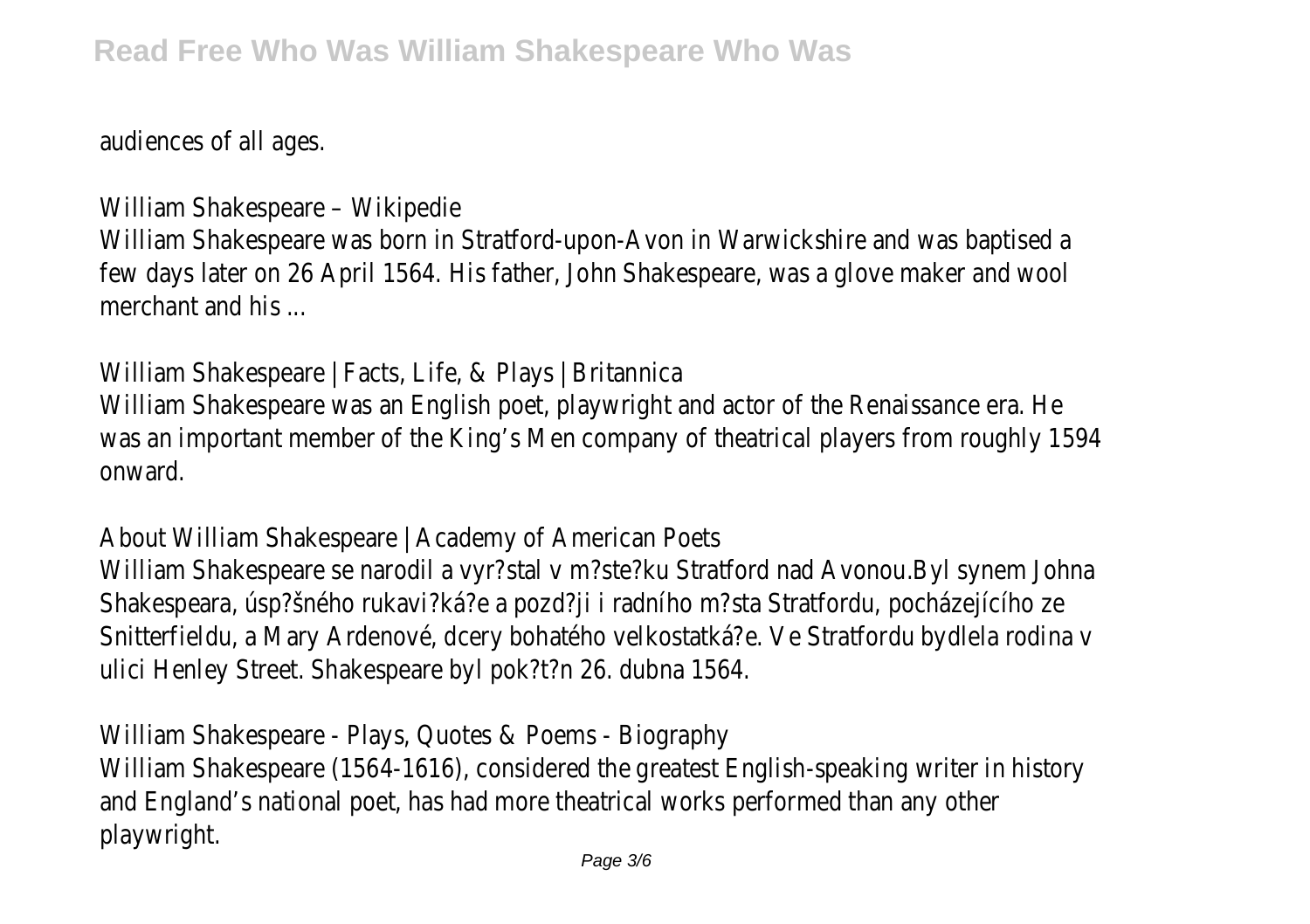William Shakespeare - Plays, Biography & Poems - HISTORY William Shakespeare was a renowned English poet, playwright, and actor born in 1564 in Stratford-upon-Avon. His birthday is most commonly celebrated on 23 April (see When was Shakespeare born ), which is also believed to be the date he died in 1616.

#### William Shakespeare - Wikipedia

William Shakespeare, English dramatist, poet, and actor considered by many to be the greatest dramatist of all time. No writer's living reputation can compare to that of Shakespeare, whose notable plays included the tragedies Romeo and Juliet, Hamlet, King Lear, Macbeth, and Othello. He was also known for his sonnets.

## 212 William Shakespeare Quotes - BrainyQuote

Welcome to the Web's first edition of the Complete Works of William Shakespeare. This site has offered Shakespeare's plays and poetry to the Internet community since 1993. For other Shakespeare resources, visit the Mr. William Shakespeare and the Internet Web site. The original electronic source for this server was the Complete Moby(tm ...

Who was William Shakespeare? - BBC Bitesize

William Shakespeare (n. aprilie 1564, Stratford-upon-Avon, Regatul Angliei – d. 23 aprilie / 3 mai 1616, Stratford-upon-Avon, Regatul Angliei) a fost un dramaturg ?i poet englez, considerat cel mai mare scriitor al literaturii de limba englez? ?i supranumit "Poetul din Avon " (în englez?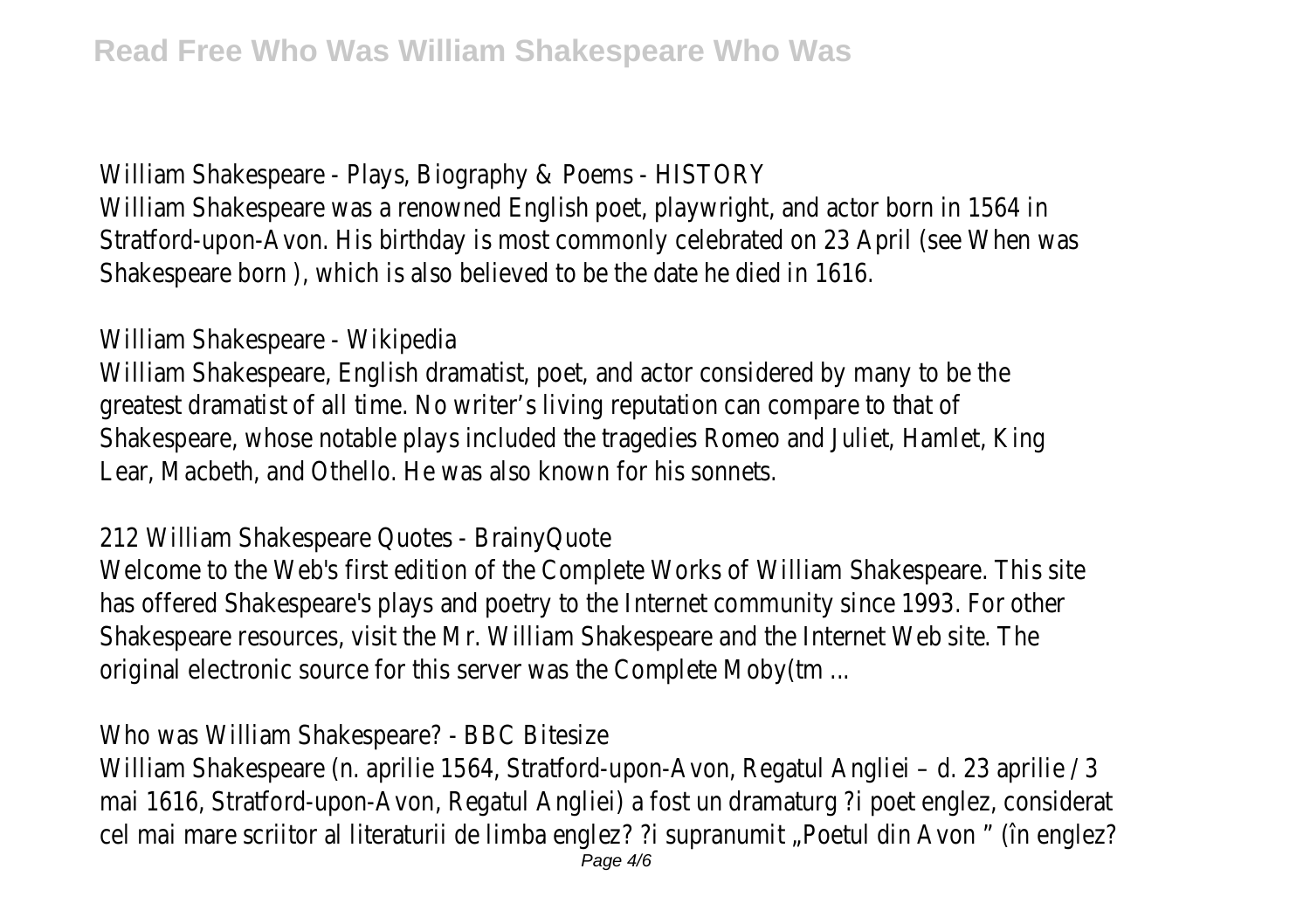"Bard of Avon") sau "Leb?da de pe Avon" ("The Swan of Avon").

William Shakespeare | The Life and Works of William ...

Enjoy the best William Shakespeare Quotes at BrainyQuote. Quotations by William Shakespeare, English Dramatist, Born April 23, 1564. Share with your friends.

## BBC History - William Shakespeare

William Shakespeare - First Folio The First Folio contained approximately 900 pages containing 36 plays attributed to the playright after his death. The fellow actors of William Shakespeare, John Hemminge and Henry Condell, were the editors of the collection. The William Shakespeare plays were categorised as Comedies, Histories and Tragedies.

## WILLIAM SHAKESPEARE

Shakespeare Family Although generally considered to be happy and prosperous years for William, his personal life was dealt a severe blow by the sudden death of his son Hammet aged 11 in 1596. Perhaps in part due to this blow, William re-established his ties with the town of his birth by buying and renovating a large and imposing mansion in Stratford called New Place.

## William Shakespeare - Wikipedia

William Shakespeare. 1564–1616. read poems by this poet. read more about his influence. William Shakespeare was born on April 23, 1564, in Stratford-upon-Avon. The son of John